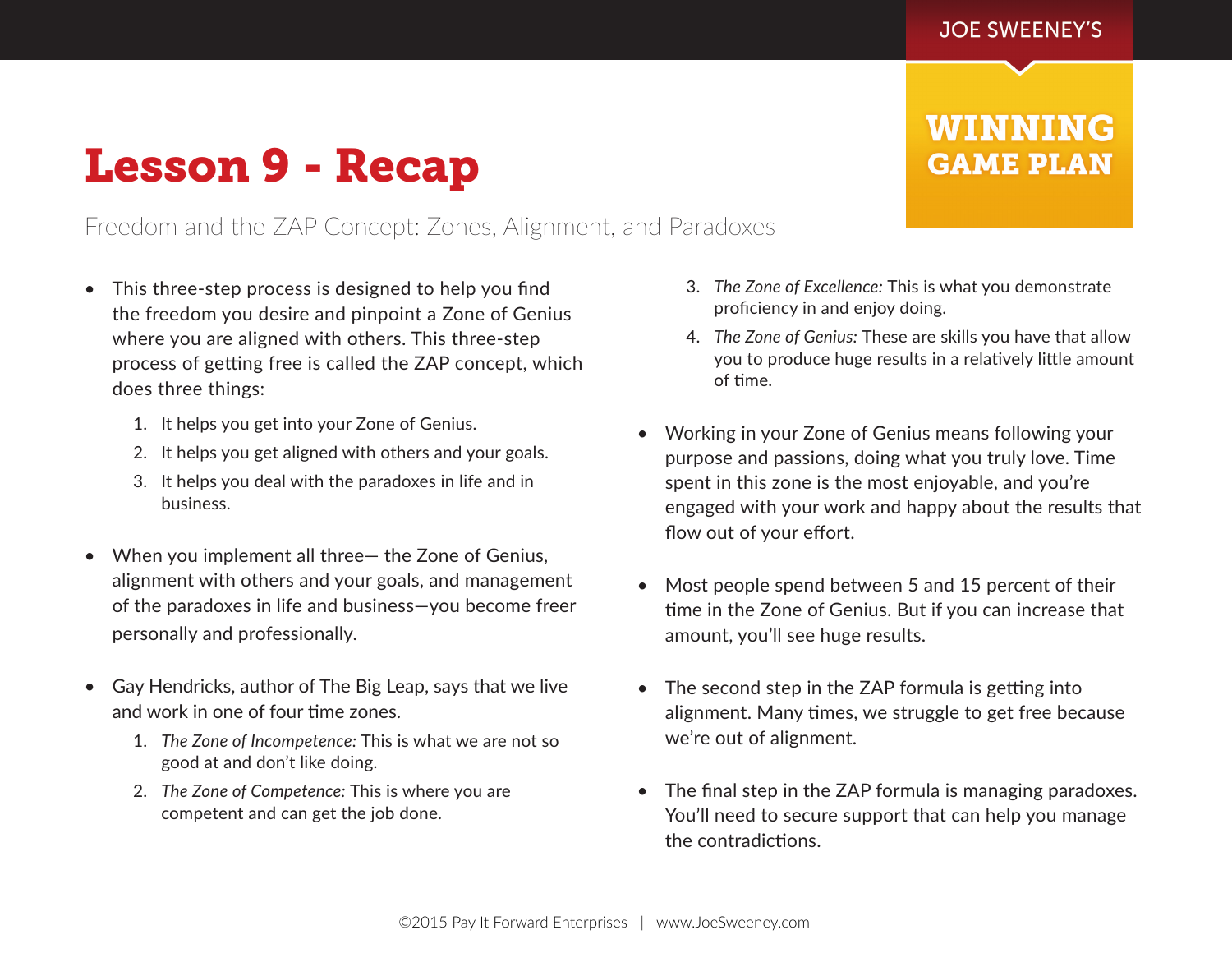## Exercises

- 1. Do you know when you are in the Zone of Genius? What are you accomplishing when you're in that zone?
- 3. How did you answer the question in the chapter about what you love to do? Are you getting to do what you love to do in your current position?

- 4. Would you say the company you work for has a workforce where everyone is aligned and is of the same mind? Do you think the employees are aligned?
- The Zone of Excellence? The Zone of Competence and the Zone of Incompetence? Use the Time Zone Tracker to record how you are spending your time. Study your chart and take steps to spend more time in your Zone of Genius.

2. How many hours a week do you spend in your Zone of Genius?

5. What's the biggest paradox you've experienced in a work setting? How are you dealing with that paradox?